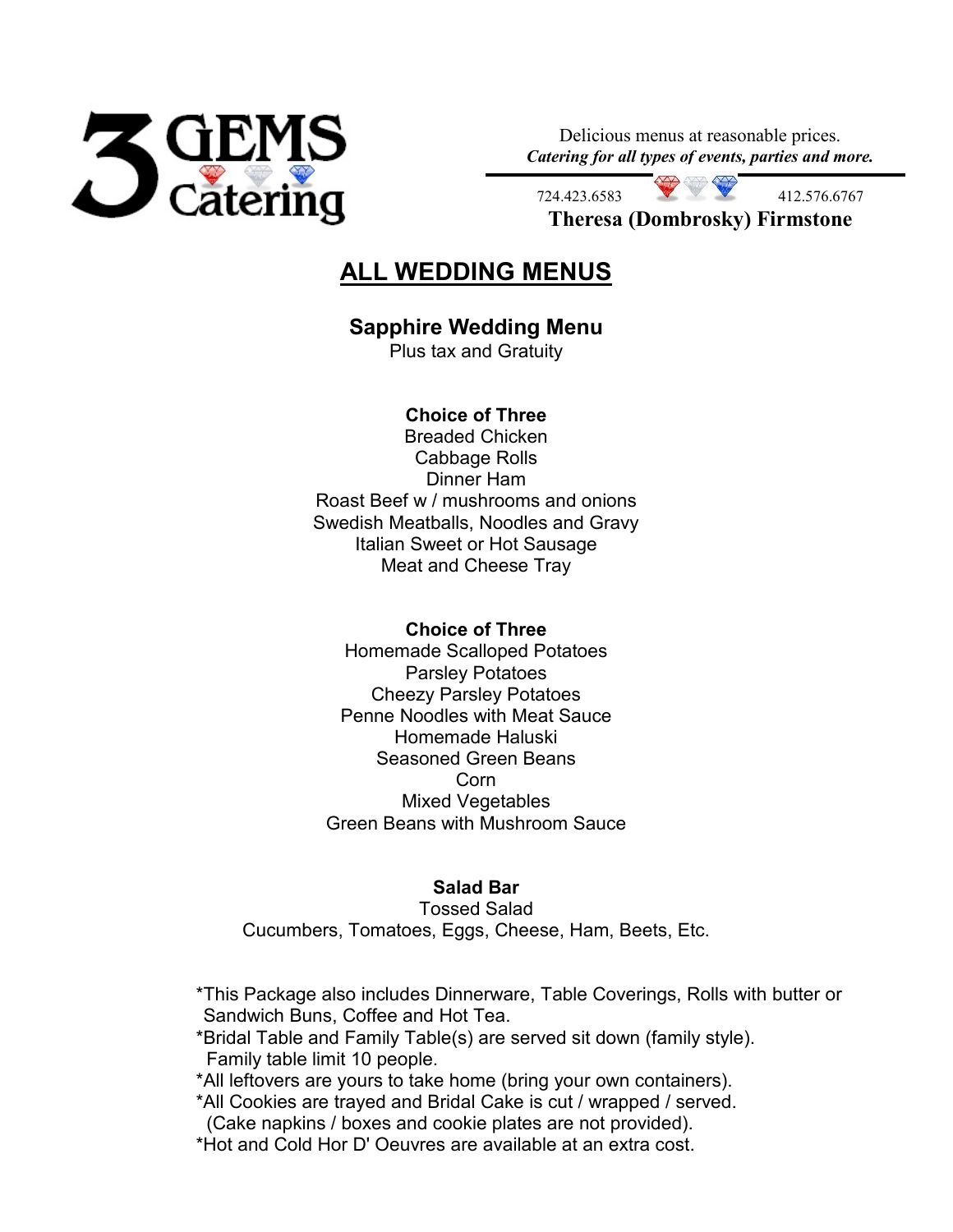

Delicious menus at reasonable prices. *Catering for all types of events, parties and more.*

412.576.6767 **Theresa (Dombrosky) Firmstone**

## **Garnet Wedding Menu**

Plus tax and gratuity

### **Choice of Three**

Breaded Chicken Cabbage Rolls Dinner Ham Roast Beef w / mushrooms and onions Swedish Meatballs, Noodles and Gravy Italian Sweet or Hot Sausage Meat and Cheese Tray

#### **Choice of Four**

Homemade Scalloped Potatoes Parsley Potatoes Cheezy Parsley Potatoes Penne Noodles with Meat Sauce Homemade Haluski Seasoned Buttered Green Beans Corn Mixed Vegetables Green Beans with Mushroom Sauce Tossed Salad

\*This Package also includes Dinnerware, Table Coverings, Rolls with butter or Sandwich Buns, Coffee and Tea.

\*Bridal Table and Family Table(s) are served sit down (family style). Family table limit 10 people.

\*All leftovers are yours to take home (bring your own containers).

\*All Cookies are trayed and Bridal Cake is cut / wrapped / served.

(Cake napkins / boxes and cookie plates are NOT provided).

\*Hot and Cold Hors D' Oeuvres are available at an extra cost.